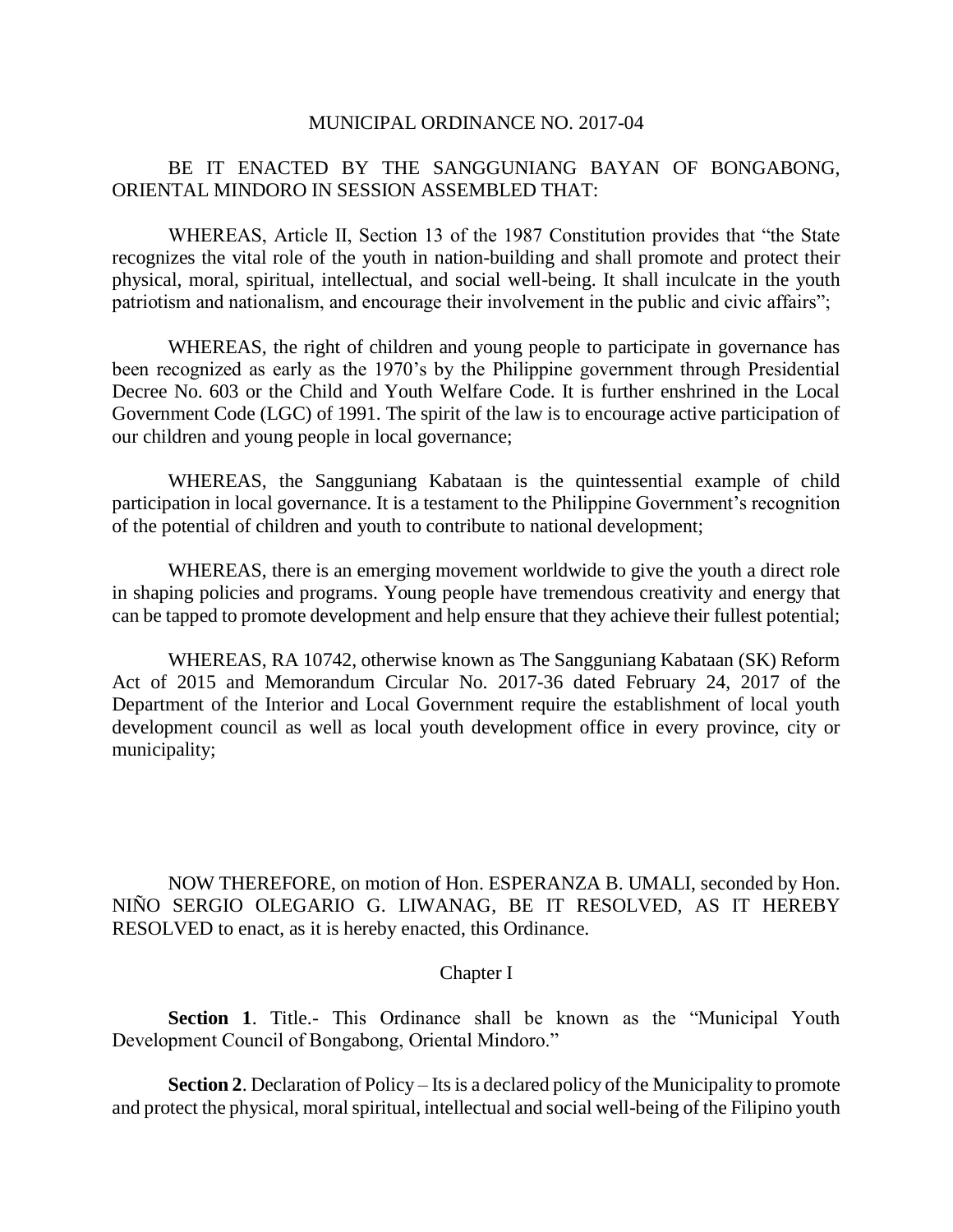inculcating in them patriotism and nationalism, encourage their involvement in public and civic affairs.

**Section 3**. Definition of Terms - As used in this ordinance, the following terms shall mean:

- (a) Youth refers to a person whose age ranges from fifteen  $(15)$  to thirty  $(30)$  years as provided for under Republic Act 8044.
- (b) In School-Youth refers to youth attending either formal school or non-schoolbased educational programs under institutions recognized by the State.
- (c) Out-of-School-Youth refers to youth not enrolled in any formal or vocational school, not employed or self-employed, and who is not college or technical/vocational school graduate.
- (d) Working Youth refers to youth who is either employed, self employed, underemployed or who belongs to specific employable job seeking youth groups (such as graduates of tertiary and vocational schools, or those who previously were employed and are actively looking for work) both in the formal and informal sectors of the society.
- (e) Youth with Special Needs refers to youth marginalized by existing societal forces, namely: youth in indigenous cultural communities, youth with disabilities, youth in situations of armed conflict, victims of natural disasters and calamities, youth offenders delinquent youth, drug-dependent youth, street youth, abused/exploited youth, and abandoned/neglected youth.

**Section 4**. Municipal Youth Development Council.- There shall be created a Municipal Youth Development Council which shall be responsible for the formulation of policies and implementation of youth development programs, projects and activities in coordination with various government and non-government organizations.

**Section 5**. Objectives.- The Municipal Youth Development Council shall have the following objectives:

- a.) General Objectives:
- 1. To develop and harness the full potential of the youth as responsible partners in nation-building;
- 2. To encourage intensive and active participation of youth in all government and nongovernment programs, projects, and activities affecting them;
- 3. To harmonize all government and non-government initiatives for the development of the youth sector; and
- 4. To supplement government appropriations for youth promotion and development with funds from other sources:
- b.) Specific Objectives: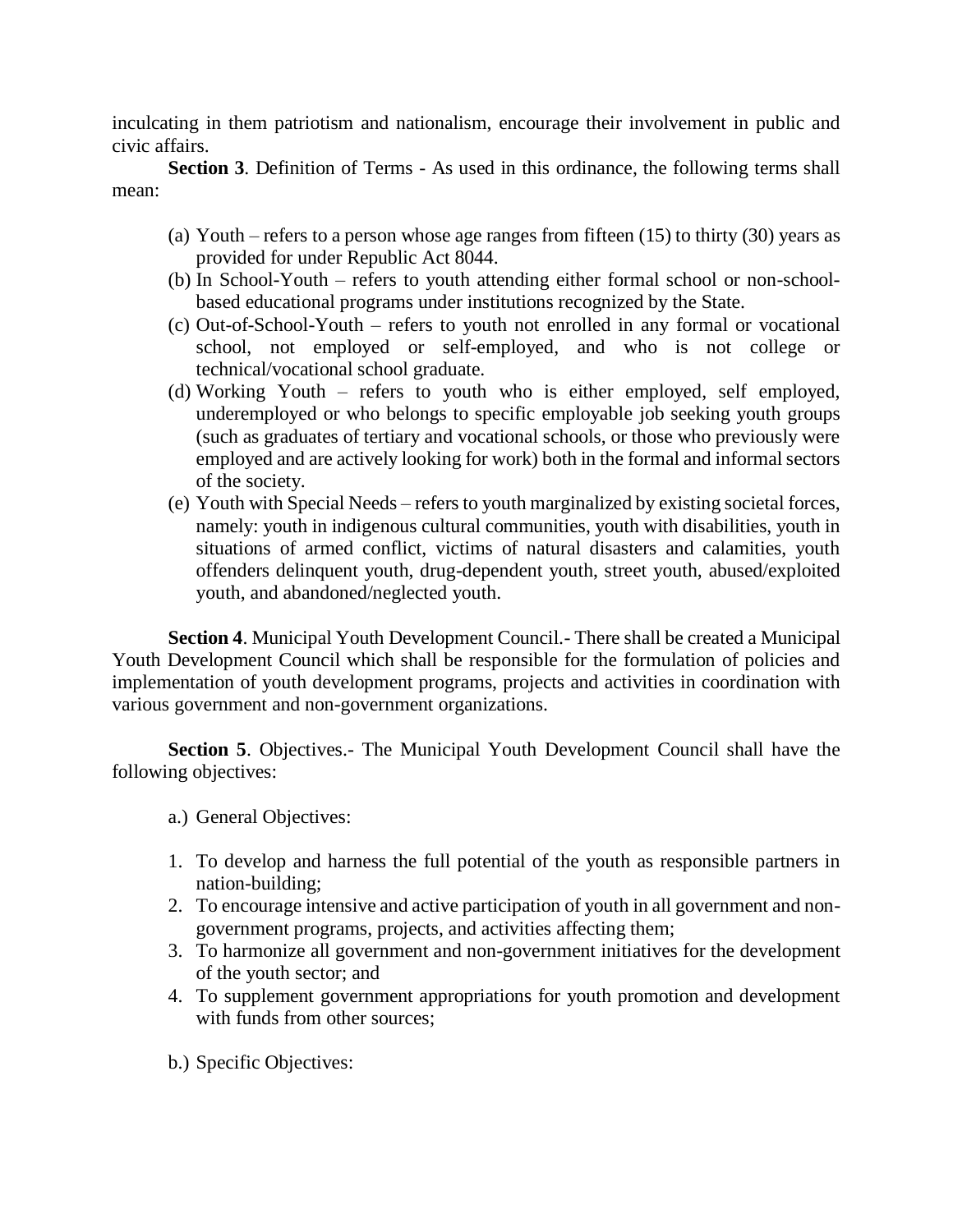- 1. To broaden and strengthen the services provided by the national government agencies, local government units and private agencies to young people;
- 2. To provide information mechanism on youth opportunities on the areas of education, employment, livelihood, physical and mental health, capability-building and networking;
- 3. To increase the spirit of volunteerism among the youth of the municipality particularly in the maintenance of peace and order and preservation, conservation and protection of the environment and natural resources within their locality;
- 4. To provide monitoring and coordinating mechanisms for the youth in cultural and ecotourism awareness program.

**Section 6.** Composition of the Council.- The Council shall be composed of eleven (11) members composed of the Sangguniang Bayan Chair of the Committee on Youth and ten (10) representatives from registered youth organizations or youth serving organizations.

The following advocacies shall be represented: education, employment, health and participation and others as identified by the MYDC.

- a. Sangguniang Kabataan
- b. Student Councils Or Sangguniang Mag-aaral of public and private secondary schools
- c. Student Council of public & private tertiary schools
- d. Out of school youth organization
- e. Working youth, young entrepreneurs and young professional organization
- f. Youth specific needs organization
- g. Community Based youth organization
- h. Faith Based youth organization; and
- i. Political party and ideology-based youth organization

If need arise, representative from the National Government agencies may be invited as resource persons.

**Section 7.** Function of the Municipal Youth Development Council.- The following shall be the functions of the Local Youth Development Council:

- 1. To formulate policies and component programs in coordination with the various government agencies handling youth-related programs, projects and activities;
- 2. To coordinate and harmonize activities of all agencies and organizations in the Municipality engaged in youth development programs;
- 3. To develop and provide support for the development and coordination of youth projects and design strategies to gain support and participation of the youth;
- 4. To accredit sports and recreational centers, training centers and other institutions providing services to the youth as identified in the ordinance;
- 5. To assist the national government and government agencies, in the promotion of programs, projects and activities in the local level;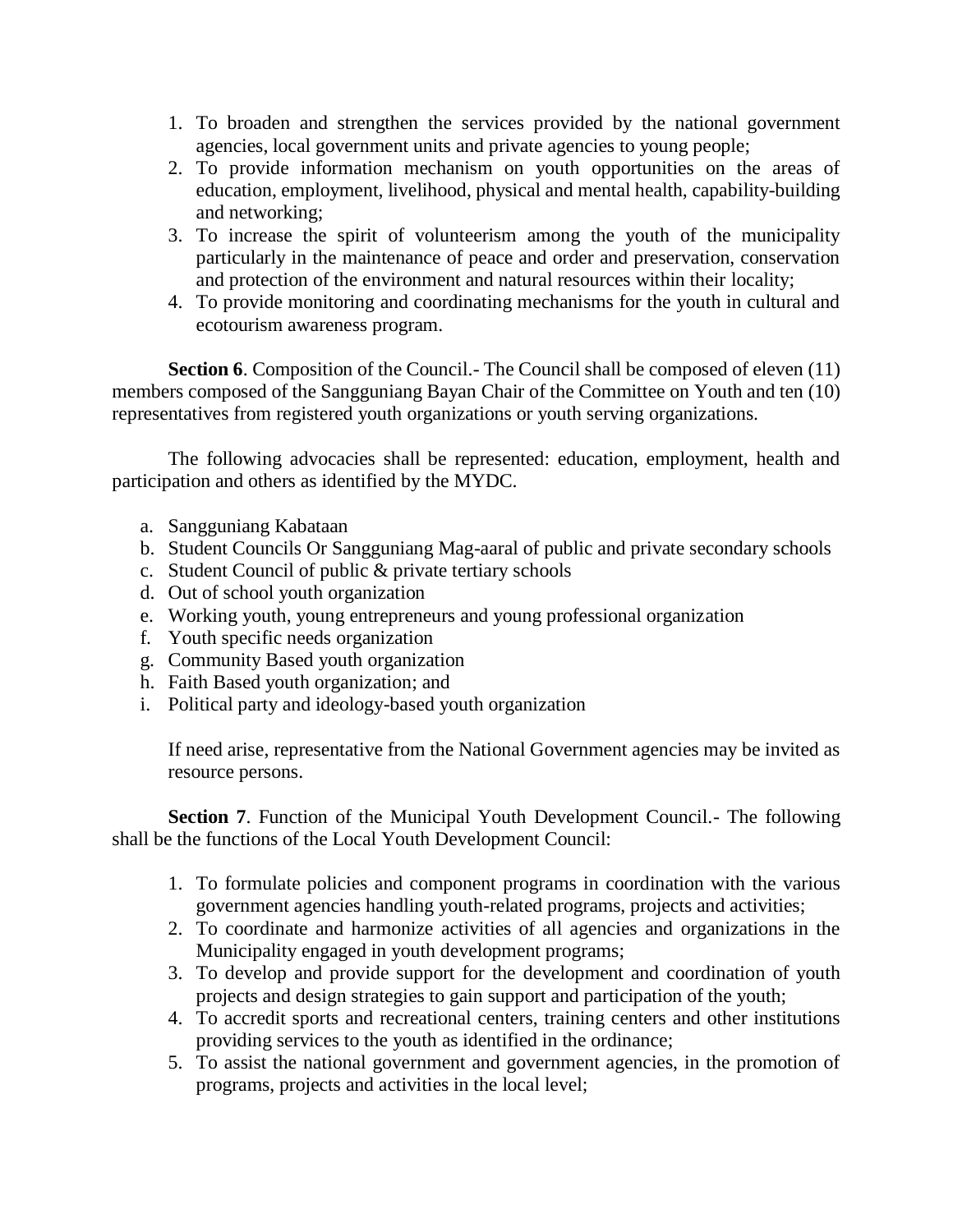- 6. To assist various government and non-government agencies in the identification and nomination of qualified participants to different programs, projects and activities;
- 7. To conduct fund raising programs and solicitations. It shall likewise receive donations, bequests, and may enter into contracts with other government and nongovernment agencies necessary for the accomplishment of the objectives of this ordinance;
- 8. To recommend youth programs and project proposals to appropriate government agencies and non-government organizations;
- 9. To recommend youth programs and project proposals to appropriate government agencies and non-government organizations necessary for the accomplishment of the objectives of this ordinance;
- 10. To accredit training pools for the purpose of assisting line agencies in implementing training and capability – building programs;
- 11. To create a research team that will formulate a mechanism to create a mechanism to come up with a Local Youth Situationer;
- 12. To establish youth centers as deemed necessary;
- 13. To monitor implementation of programs and projects at the local level;
- 14. To nominate its delegate to the National Youth Parliament; and
- 15. To perform such other functions as may be provided by law.
- 16. A member of Scholarship & Educational Assistance Committee

**Section 8**. Municipal Youth Development Plan.- The Council shall formulate and adopt a five year Municipal Youth Development Plan which shall be duly adopted by way of Resolution of the Sangguniang Bayan. The said plan shall be the basis for the implementation of municipal youth development programs and services in coordination with the concerned agencies. These shall include but not limited to Youth Development Programs and Youth Development Services.

**Section 9**. Youth Center.- The Council may establish a Youth Center which shall be located in the Municipal proper. The Youth Center shall operate as a multi-purpose center or a One-stop shop facility.

**Section 10**. Meetings of the Council.- The Council shall meet at least once every 3 months or as often as maybe deemed necessary. The Chairperson or his or her duly designated convenor shall preside in all council meetings.

## **CHAPTER II**

#### **THE BONGABONG YOUTH DEVELOPMENT OFFICE**

**Section 11. Establishment of Bongabong Youth Development Office**. – (a) There is hereby established a Bongabong Youth Development Office which shall be headed by a youth development officer under the Office of the LCE or under other Office which the Local Chief Executive may assign or designate. Since the fund of the Municipality is not sufficient at the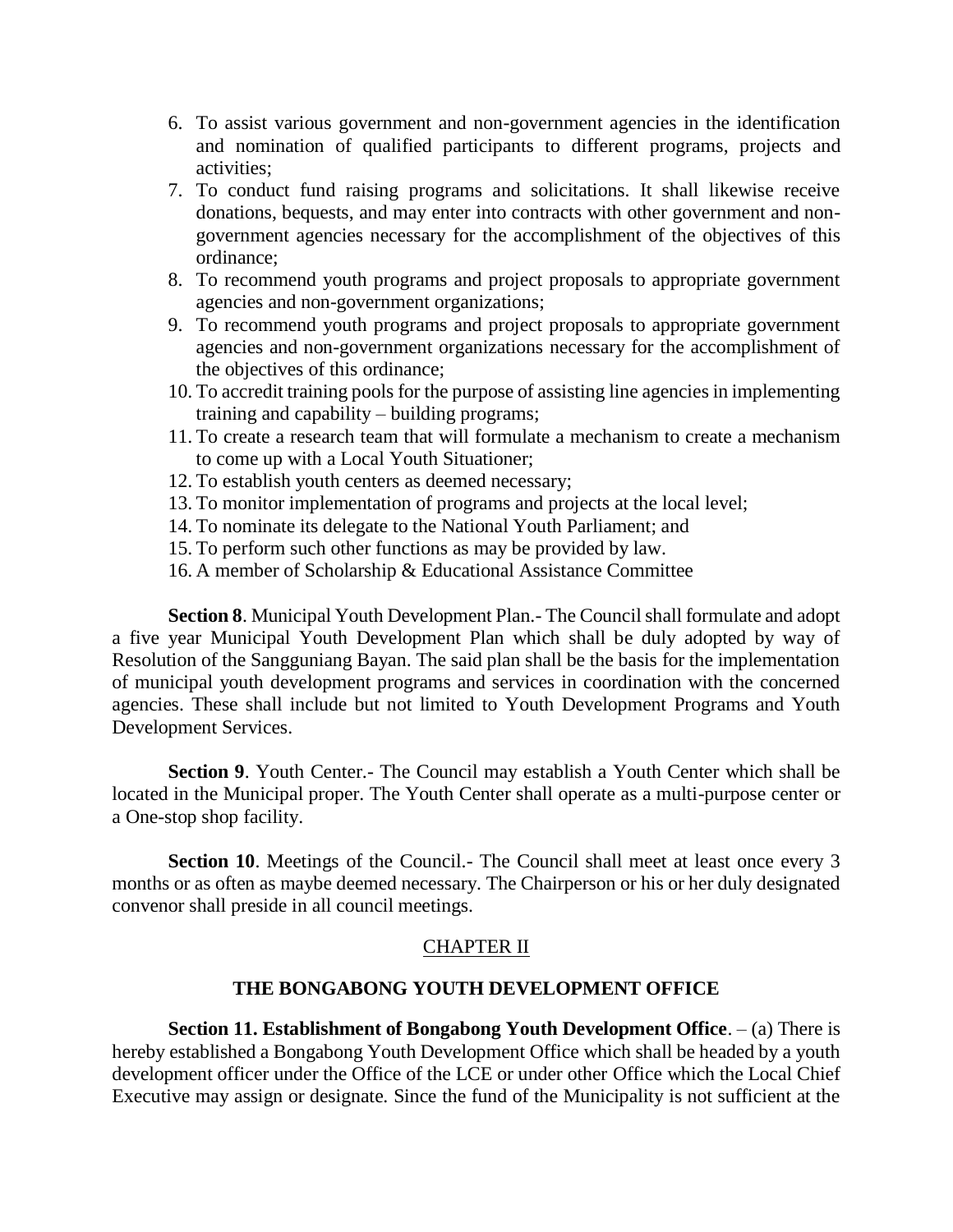moment, the LCE may designate existing personnel or employ contractual personnel until such time that the finances of the local government unit can allow the creation of a permanent item or position.

(b) Qualifications of the Bongabong Youth Development Officer – In addition to the requirements prescribed by the Civil Service Commission (CSC), the youth development officer shall be a bona-fide resident of Bongabong and shall be:

(1) preferably not more than thirty years of age at the time of her/his appointment;

(2) of good moral character; and

(3) must have acquired experience in youth development affairs or involvement in youth or youth-serving organizations for at least three (3) years; and

(4) He or she shall be appointed by the concerned LCE, but in no case is he or she be within the fourth  $(4<sup>th</sup>)$  civil degree of consanguinity or affinity of the appointing authority.

(c) Other Personnel of the Bongabong Youth Development Office – The local government unit, upon the recommendation of the Local Youth Development Officer, may provide additional staffing requirements in the Local Youth Office and shall be appointed by the concerned LCE whatever status deemed appropriate, and in accordance with civil services rules and regulations.

(d) Function of the Bongabong Youth Development Office- The Office shall have the following functions:

- (1) In accordance with Section 24 (d) of the IRR of RA 10742, register and verify youth-serving organizations (Subject to the revitalized Youth Organization's Registration Program (YORP) guidelines);
- (2) Provide technical assistance to the MYDC of the LGU in the formulation of the LYDP;
- (3) Facilitate the election of the MYDC Representatives;
- (4) Serve as secretariat to the MYDC;
- (5) Conduct the mandatory and continuing training of SK officials and MYDC members, in accordance with the programs jointly designed and implemented by the commission and the DILG. The local youth development officer and/or his or her staff shall apply for accreditation from the Commission in order for them to conduct the mandatory and continuing training programs of SK officials and MYDC member. In the absence of the Youth development Office in the province, city, municipality, the designated existing personnel by the LCE shall apply for accreditation with the Commission in order for said official to conduct the mandatory and continuing training programs of SK official and MYDC members.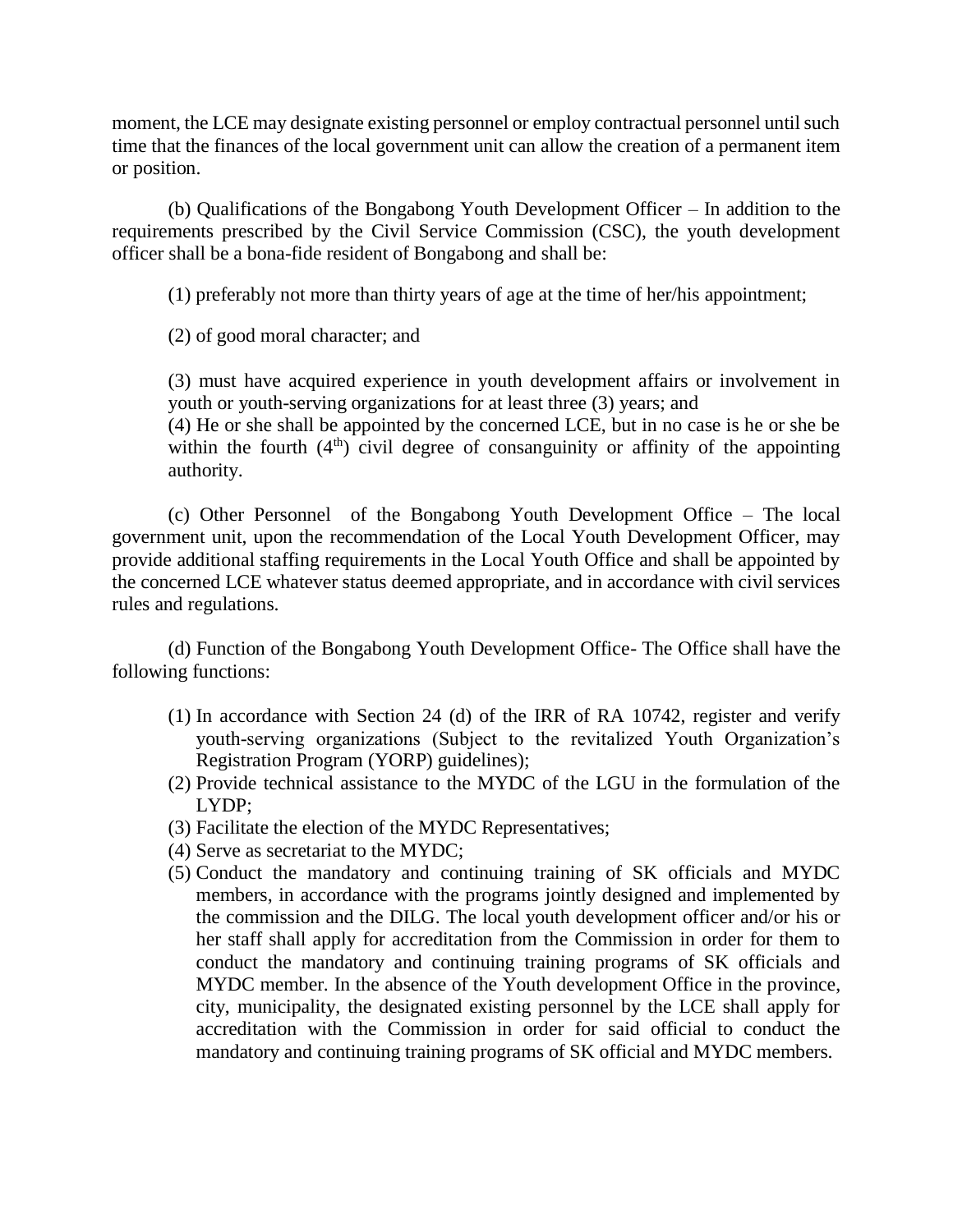- (6) Provide technical, logistical and other support in the conduct of the mandatory and continuing training programs, and such other programs of the Commission and DILG;
- (7) Coordinate with the Commission, with regard to the youth programs within their jurisdiction; and
- (8) Perform such other functions as may be prescribed by law, ordinance, or as the LCE, the DILG or the Commission may require.

**SECTION 12. FUNDING.** The local government until shall incorporate in its annual budget such amount as may be necessary for the operation and effective functioning of the Local Youth Development Office and in accordance with the COA accounting and auditing rules and regulations

**SECTION 13.** - The Municipal Government may provide an office space and/or desk within the Municipality.

**SECTION 14.** - Specific functions of the Municipal Youth Development Officer shall be provided in Annex B of the IRR of RA 10742.

## Chapter III

## Sports Achiever Award

**Section 15**. There is hereby established in the Municipality of Bongabong, Oriental Mindoro the "Sports Achiever Award" to honor and provide initiatives to the persons who excel in the field of sports.

**Section 16**. The Sports Achiever Award program shall be conferred only to person or team:

- a.) Who, or the total membership thereof, is a resident of Bongabong, Oriental Mindoro;
- b.) Who acquired a new title or successfully defended his/their current title in professionals sports competition, or has won gold, silver or bronze medal in any regional, national or international amateur sports competition; and
- c.) Who submit certificate of award as proof of winning the competition.

**Section 17**. The Local Chief Executive's Office may process cash incentive for the medalists immediately after presentation and submission of necessary documents thereto, while the giving of plaques and/or certificates shall be on the second week of December of such year.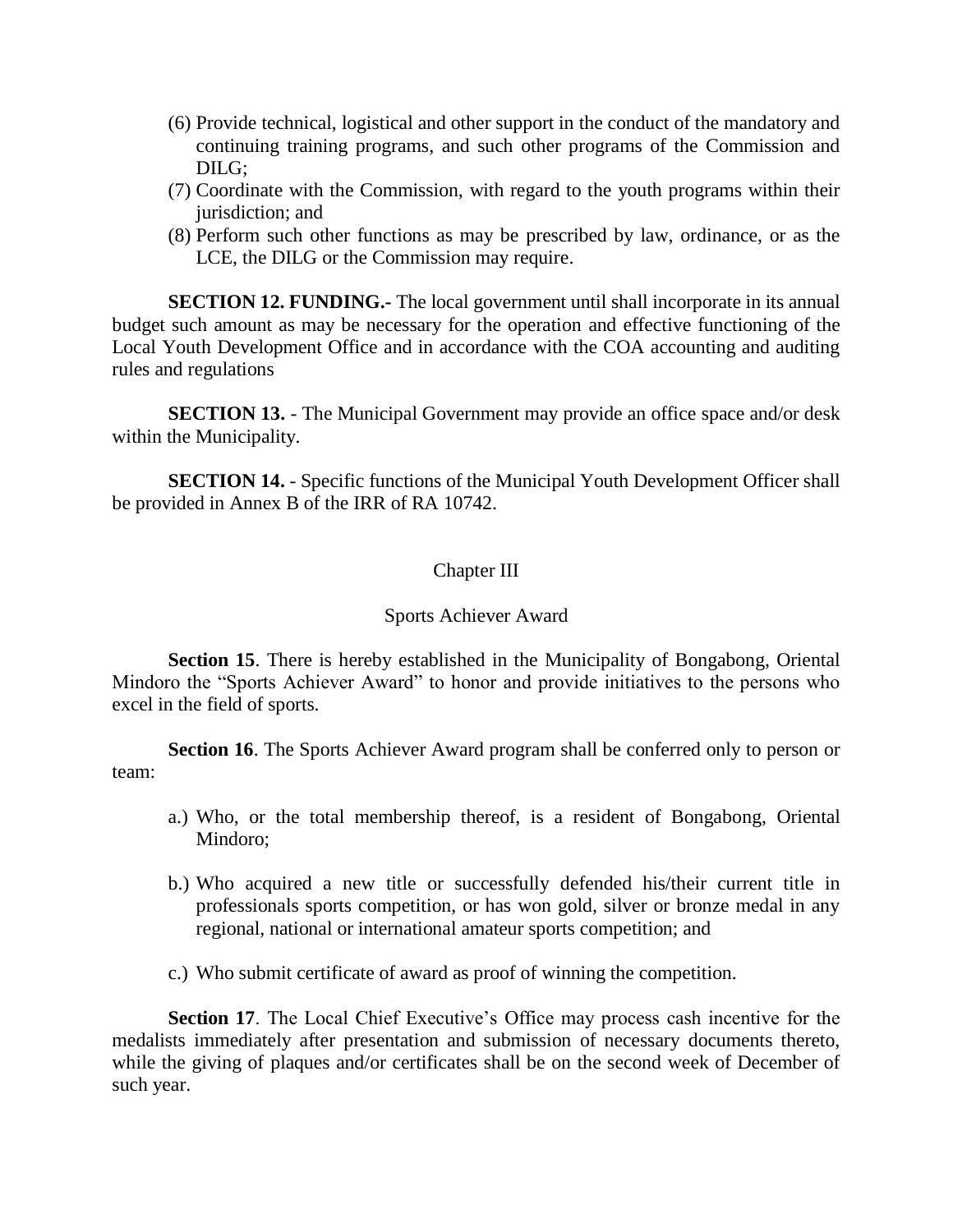**Section 18**. The following shall be the schedule of incentives for the corresponding medal or title:

A. Professional Level

|           | • World Title       | $\overline{\phantom{0}}$ | P30,000.00              |
|-----------|---------------------|--------------------------|-------------------------|
| $\bullet$ | International Title | -                        | P <sub>20</sub> ,000.00 |
| $\bullet$ | National Title      | $\overline{\phantom{0}}$ | P <sub>10</sub> ,000.00 |

B. Regional Competition

|           | • Gold Medal        | -                        | P <sub>1</sub> ,500.00 |
|-----------|---------------------|--------------------------|------------------------|
|           | • Silver Medal      | $\overline{\phantom{0}}$ | P <sub>1</sub> ,000.00 |
| $\bullet$ | <b>Bronze Medal</b> | -                        | P <sub>500.00</sub>    |

# C. National Competition

|           | • Gold Medal        | - | P3,000.00              |
|-----------|---------------------|---|------------------------|
|           | • Silver Medal      | - | P <sub>2</sub> ,000.00 |
| $\bullet$ | <b>Bronze</b> Medal |   | P <sub>1</sub> ,000.00 |

D. International Competition

|           | • Gold Medal        | $\overline{\phantom{0}}$ | P <sub>15</sub> ,000.00 |
|-----------|---------------------|--------------------------|-------------------------|
|           | • Silver Medal      | -                        | P <sub>10</sub> ,000.00 |
| $\bullet$ | <b>Bronze Medal</b> | -                        | P5,000.00               |

Only winners of the competitions sanctioned by the Philippine Sports Commission involving Regional and National levels shall be given cash incentives. Those who participated in the regional, national or international competition but did not obtain any medal shall receive plaque of appreciation or similar award.

**Section 19**. The Office of the Municipal Mayor, through the Youth Development Council, shall formulate the necessary rules and regulations in the effective implementation of the provisions of this Ordinance.

## Chapter IV

## Awards for Youth Excellence Program

**Section 20**. There is hereby established in the Municipality of Bongabong, Oriental Mindoro the "Awards for Youth Excellence Program" (AYEP) for the youth who excel in the fields of leadership, academics, literature, culture, and the arts.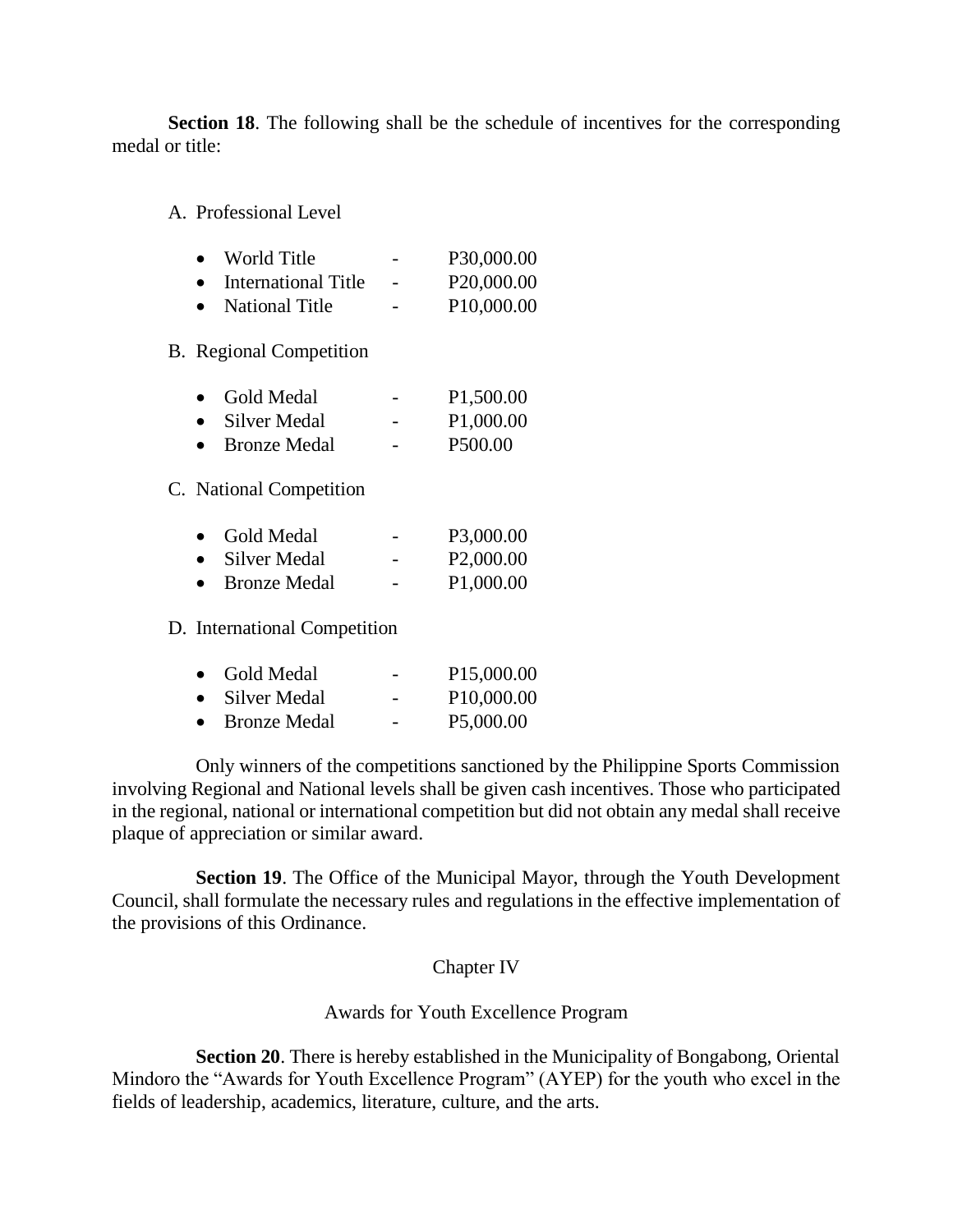**Section 21**. The Awards for the Youth Excellence program (AYEP) shall be available only to person:

- a.) who is fifteen (15) to thirty (30) years of age;
- b.) who is a resident of the Municipality of Bongabong; and
- c.) who won in any competition that has regional and/or national qualifying levels, or a recipient of prestigious award in the field of leadership, academics, literature, culture, or the arts, or topped the Bar or any licensure examination duly accredited by the Professional Regulatory Commission (PRC).

The program maybe conferred also to group of persons who compete in a contest requiring the participation of at least five (5) individuals per group.

**Section 22**. The search for the outstanding youth who may be conferred of AYEP on the section week of December of every year shall begin from January up to October of the same

**Section 23.** The following shall be the schedule of incentives pursuant to this Ordinance:

## I – International Competition:

| A. Individual Category |                         | <b>B.</b> Group Category             |                         |
|------------------------|-------------------------|--------------------------------------|-------------------------|
| First Prize -          | P <sub>20</sub> ,000.00 | <b>First Prize</b><br>$\overline{a}$ | P50,000.00              |
| Second Prize -         | P <sub>15</sub> ,000.00 | Second Prize -                       | P30,000.00              |
| Third Prize            | P <sub>10</sub> ,000.00 | Third Prize<br>$\sim$                | P <sub>20</sub> ,000.00 |

II – National Competition:

| A. Individual Category |                          |                         | <b>B.</b> Group Category |        |                         |
|------------------------|--------------------------|-------------------------|--------------------------|--------|-------------------------|
| <b>First Prize</b>     | $\sim$                   | P <sub>10</sub> ,000.00 | <b>First Prize</b>       |        | P <sub>20</sub> ,000.00 |
| Second Prize           | <b>Contract Contract</b> | P7,500.00               | Second Prize -           |        | P <sub>15</sub> ,000.00 |
| Third Prize            | $\sim$                   | P5,000.00               | Third Prize              | $\sim$ | P <sub>10</sub> ,000.00 |
|                        |                          |                         |                          |        |                         |

III – Regional Competition:

A. Individual Category B. Group Category